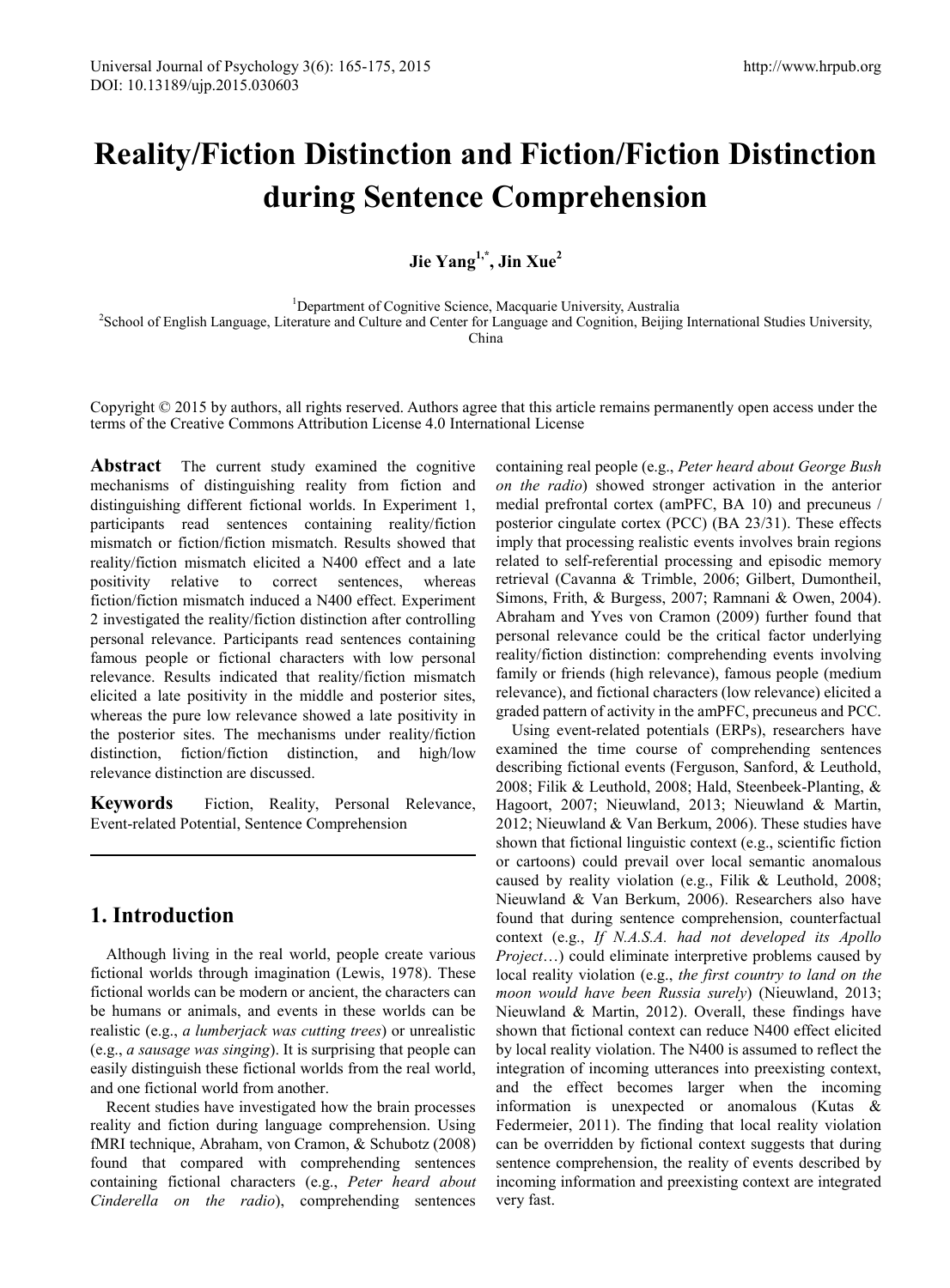So far few studies have investigated the distinction different fictional worlds. Evidence from development research indicates that children can distinguish characters from different fictional worlds (Skolnick & Bloom, 2006). The authors found that children about 4 years old reported that characters from different worlds are fictional to each other. This response pattern is similar to that in the adult group and suggests that fiction/fiction distinction develops very early.

Yang and Xue (2014) using ERPs studied the distinction between realistic fictional events (e.g., *Premier Wen Jiabao was talking with President G.W. Bush, and suddenly Colin Powell came into the room*) and unrealistic fictional events (e.g., *Harry Potter was talking with Hermione, and suddenly Lord Voldemort appeared*). By exchanging the character's name in the second clause of the two types of sentences, the authors generated realistic-inconsistent and unrealistic-inconsistent conditions. The ERP result showed that the inconsistency of the reality/fiction elicited a larger late positivity as compared with consistent sentences. According to the situation model theories (e.g., Zwaan & Radvansky, 1998), comprehenders build a mental representation of the described situation during language comprehension. The situation model is updated whenever incoming language information describes a change of the important dimensions in a situation, such as a new character, a new object, new time or spaces, or a character's new intention. The larger late positivity in the inconsistent sentences indicated that information about reality or fiction can constrain situation model updating, and that reality/fiction mismatch between the incoming information and preexisting context can cause difficulty at a late stage in comprehension.

Although this finding provides evidence for the distinction of realistic and unrealistic fictional events, it is still unknown how the brain distinguishes different unrealistic fictional worlds (e.g., distinguishing the world of spider-man from the world of Harry Potter). Furthermore, it is unclear whether reality/fiction distinction is related to other factors, such as personal relevance. Abraham and Yves von Cramon (2009) showed that the different effects elicited by famous people's names and fictional characters' names may reflect different levels of personal relevance in the two types of entities. Famous people's names may have higher personal relevance to comprehenders as compared with fictional characters' names. Thus, the distinction between reality and fiction might reflect the distinction between high and low personal relevance.

The current study aims to address the above issues. In the first experiment, we used ERPs to examine the brain effects associated with reality/fiction distinction and fiction/fiction distinction. Participants read sentences and their brain responses were recorded. The sentences described fictional events and all characters may be from the same fictional world, or the sentences described fictional events but they may contain famous people in the real world or fictional characters from another fictional world. Given the fact that

acceptability judgment task may enhance the late positivity while eliminating the N400 effect (Yang & Xue, 2014), a semantic plausibility judgment task was used in the current study. The hypothesis is that if reality/fiction distinction and fiction/fiction distinction play the same role during situation model updating, the two types of anomalies would induce similar processing difficulties reflected by the N400 effect (Ferguson et al., 2008; Filik & Leuthold, 2008; Hald et al., 2007; Nieuwland, 2013; Nieuwland & Martin, 2012; Nieuwland & Van Berkum, 2006) or late positivity (Yang & Xue, 2014). If the two types of anomalies elicit different processing difficulties, then different ERP effects would be observed.

In the second experiment, we examined the brain response to the reality/fiction distinction while controlling personal relevance. The presented sentences described familiar daily events but may contain famous people or fictional characters that have very low personal relevance to the participants. The hypothesis is that if reality/fiction distinction merely reflects the distinction between high and low personal relevance, then the two types of anomalies would elicit similar ERP effects. On the other hand, if the reality/fiction distinction is different from relevance processing, then the two anomalies would show different ERP effects.

# **2. Experiment 1**

#### **Participants**

Seventeen healthy adults (10 males, mean age was 22.8 years, age range 19-23 years) from Beijing International Studies University were recruited as participants. All participants were right-handed Chinese native speakers, with normal or corrected-to-normal vision. All participants gave their informed consent prior to the study and got compensation for their participation.

## **Materials and Procedure**

The experimental stimuli consisted of 90 sets of three sentences. In each set, each sentence contained two clauses. The first clause described an unrealistic fictive event (e.g., *Harry Potter was talking with Hermione….*), and was identical in all three sentences within the set. The second clause introduced a new character, which could be unrealistic or realistic. Based on the information of the new character in the second clause, the three sentences in each set could be divided into three conditions: (1) Consistent condition, in which the new character was an unrealistic fictional character and fit the event described in the first clause (e.g., the new character and the event belong to the same fictional world) (e.g., *Harry Potter was talking with Hermione, and suddenly Lord Voldemort appeared in front of them*); (2) Reality Inconsistent condition, in which the new character was a real person and thus its reality was mismatched with the event in the first clause (e.g., *Harry Potter was talking with Hermione, and suddenly Bill Gates appeared in front of them*); and (3) Fiction Inconsistent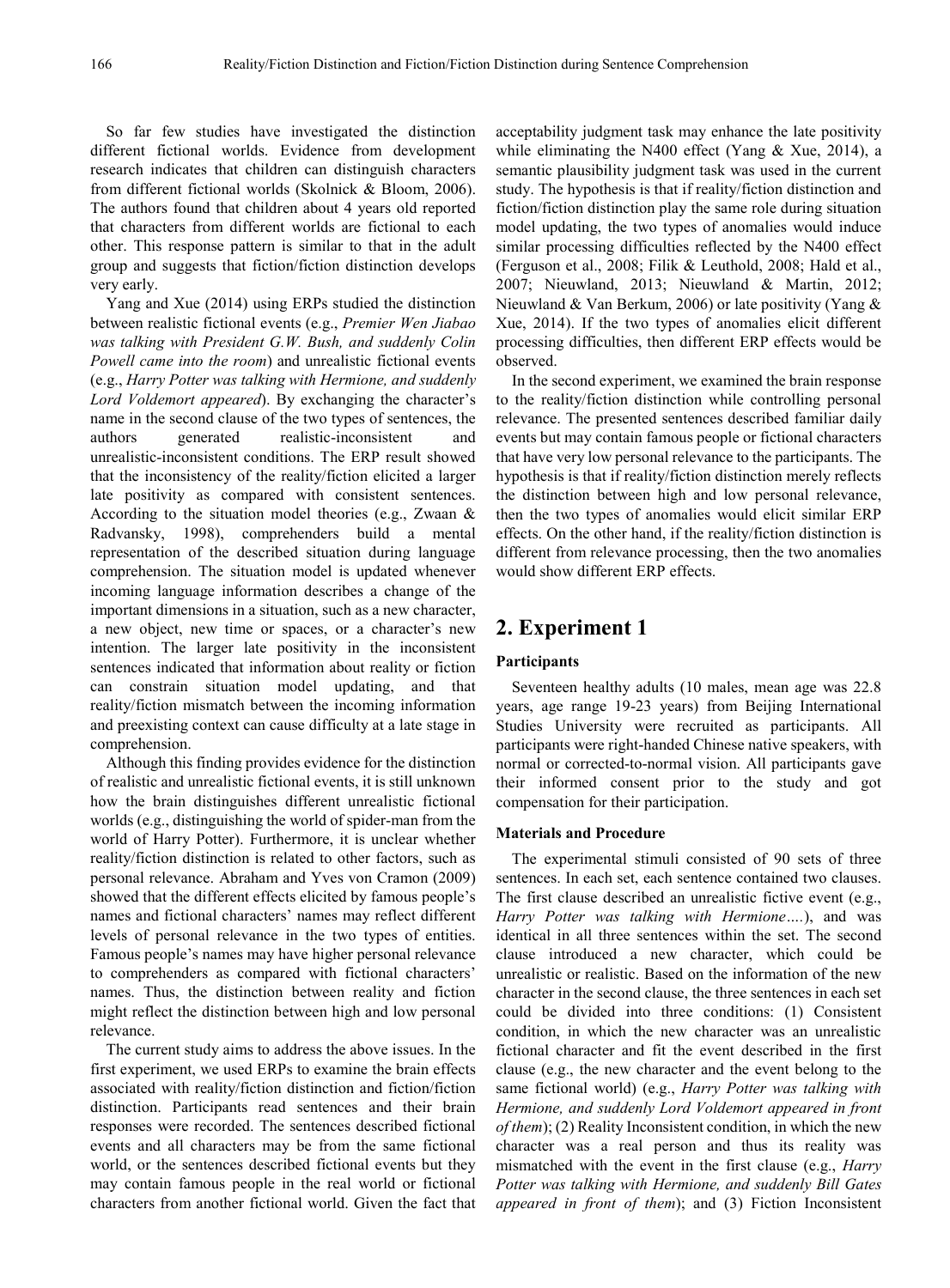condition, in which the new character was an unrealistic fictional character, but does not fit the event described in the first clause (e.g., the new character and the event belong to different fictional worlds) (e.g., *Harry Potter was talking with Hermione, and suddenly Spider-man appeared in front of them*). In each condition, the person's or character's name in the second clause was the critical fragment. To generate the 90 sentences in the Reality Inconsistent condition, 90 real people's names were used in the second clauses of all sentences, including the names of famous artists, athletes, actors, singers, politicians and scientists. One hundred and eighty famous fictive character's names were used in the Fiction Consistent condition and the Fiction Inconsistent condition, including the names of characters from well-known fairy tales, scientific fiction, cartoons, and comics.

Fifteen Chinese native speakers were recruited to rate the experimental stimuli (none of them took part in the ERP experiment). The rating focused on the critical fragment (i.e. the real people's and fictive characters' names in the second clauses). Participants were asked to rate the familiarity of each name using a 7-point scale  $(1 = \text{very unfamiliar}, 7 =$ *very familiar*) and the reality of each name (i.e. whether the person/character is a real human being) using a binary scale  $(0 = no, 1 = yes)$ . Furthermore, participants were instructed to do a cloze test. In this test, they read the first clause of each experimental sentence and then generated the name in the second clause.

Results of one-way ANOVA showed that the critical fragments of the three conditions (i.e. the real people's/characters' names in the second clauses) were significantly different in reality  $[F (2, 267) = 758.60, p <$ 0.001]. Pairwise comparisons with Bonferroni correction showed that the real people's names had higher reality scores than did the fictional characters' names in other two conditions (both *p*s < 0.001). In addition, ANOVA results for cloze probability showed significant differences between three conditions  $[F (2, 267) = 530.06, p < 0.001]$ . Pairwise

comparisons showed that the Consistent condition had higher cloze probability as compared with other two conditions (both *p*s < 0.001). The three conditions were not different in familiarity  $[F (2, 267) = 2.140, p = 0.120]$  and word length [*F* (2, 267) = 2.200, *p =* 0.113] (Table 1).

The 270 experimental sentences were divided into three versions, each of which included 30 sentences for each condition. Each participant only processed one version during the ERP experiment. The three sentences from each set were in three different versions, and thus each participant only read one sentence from each set. To balance the number of the correct sentences and the number of anomalous sentences in the experiment, we added another set of 90 sentences as filler material. In the 90 filler sentences, 60 were semantically correct, and the rest 30 sentences were semantic anomalous. In each semantic anomalous sentence, the final word was incompatible with the sentence meaning. The ordering of the experimental sentences and filler sentences was pseudorandomized. To summarize, during the ERP experiment, each participant processed 180 sentences (i.e. 90 experimental sentences and 90 filler sentences), half of which were correct and half of which were semantically anomalous.

A semantic judgment task was used in the experiment. In this task, participants read each presented sentence carefully and then decided whether the sentence meaning was plausible. Each trial started from a fixation point that was presented on the center of the screen for 300 ms, and then a sentence was presented word by word. Each word was presented 500 ms, followed by a 300 ms blank interval. A question mark appeared after the final word of the sentence, and it was presented on the screen for 2000 ms. Participants were instructed to give their responses by pressing a button with their left or right index finger. They were asked to make responses as quickly as possible, and as accurate as possible. When a response was given, a new trial started. All participants had a short practice before the experiment to get familiar with the task.

|                       | Familiarity | Reality    | Cloze probability | Length     | Relevance  |
|-----------------------|-------------|------------|-------------------|------------|------------|
| Experiment 1          |             |            |                   |            |            |
| Consistent            | 5.74(0.66)  | 0.07(0.25) | 0.60(0.28)        | 2.84(0.72) | N/A        |
| Fiction Inconsistent  | 5.59(0.49)  | 1.00(0.00) | 0.00(0.00)        | 2.68(0.54) | N/A        |
| Reality Inconsistent  | 5.73(0.51)  | 0.04(0.21) | 0.00(0.00)        | 2.68(0.58) | N/A        |
|                       |             |            |                   |            |            |
| Experiment 2          |             |            |                   |            |            |
| High Relevance        | 4.83(0.87)  | 1.00(0.00) | N/A               | 2.67(0.80) | 5.45(0.67) |
| Realistic Irrelevance | 4.56(0.62)  | 1.00(0.00) | N/A               | 2.82(0.72) | 1.03(0.18) |
| Fictional Irrelevance | 4.70(0.67)  | 0.07(0.25) | N/A               | 2.75(0.54) | 1.00(0.00) |

**Table 1.** Rating results for the experimental stimuli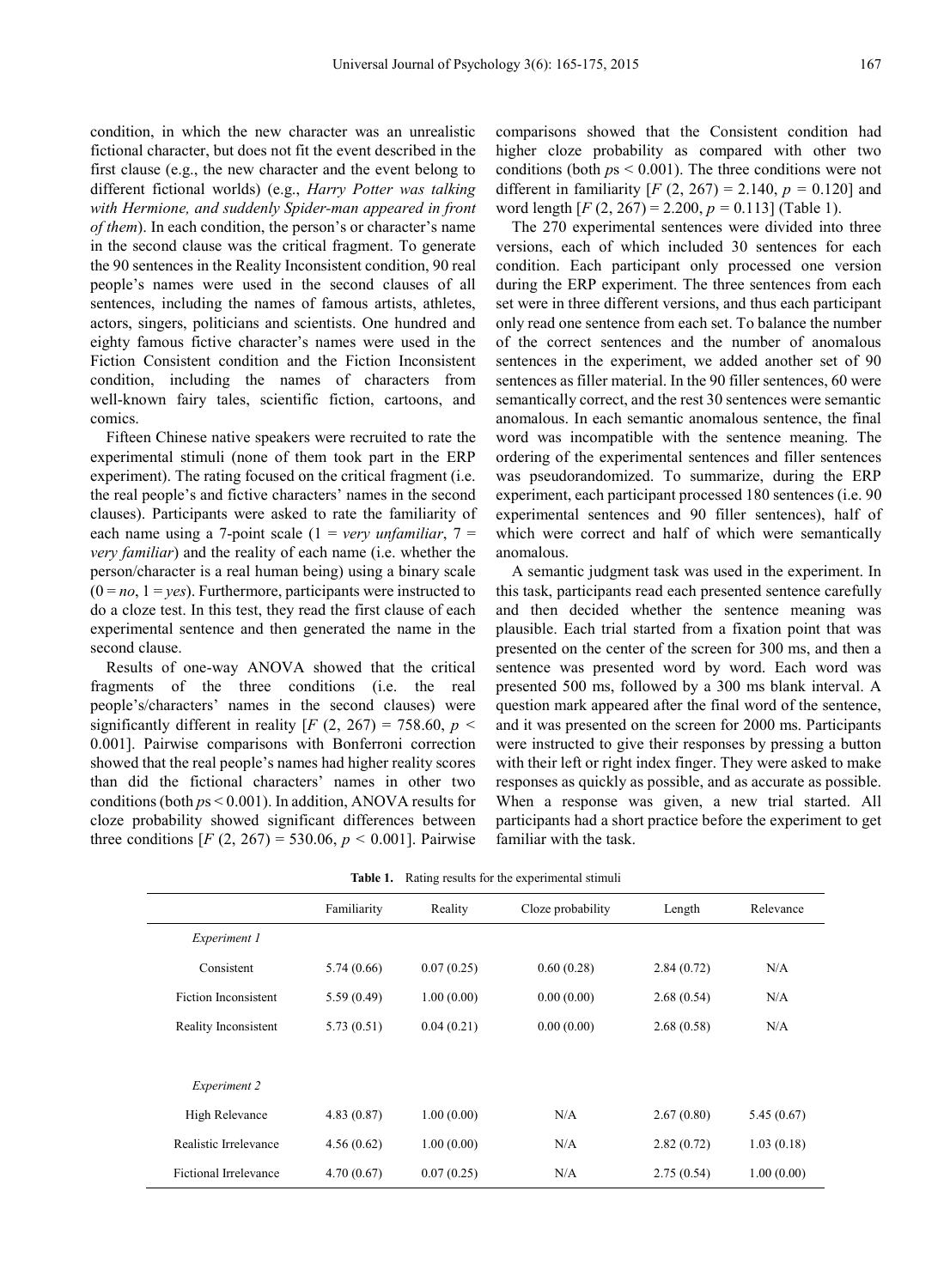#### **Data Acquisition**

Continuous electroencephalogram (EEG) was recorded using 64 active electrodes (ActiCap, Brain Products GmbH, Munich, Germany) according to the standard International 10-20 system. Bilateral mastoids were used as references, and the EEG was grounded to the forehead. Horizontal eye movements were measured by horizontal electrooculogram (HEOG) Ag/AgCl electrodes that were placed at the outer canthus of each eye. Vertical eye movements were measured by a vertical electrooculogram (VEOG) recorded from Ag/AgCl electrodes placed closely above and below the left eye. During the experiment, all impedances were kept below 5 kΩ, the EEG signals were band-pass filtered between 0.01–100 Hz, and they were amplified and digitized at a rate of 500 Hz using a BrainAmp amplifier (Brain Products GmbH).

#### **Data Analysis**

The EEGLAB 9.044 (Delorme & Makeig, 2004) was used to process the collected EEG data. The data were first referenced to the mean of the bilateral mastoids, and then they were filtered with a 0.2 Hz high-pass filter to remove drift and a 40 Hz low-pass filter to eliminate line noise. The artifacts caused by eye blinks, eye movements and muscular activity were removed using independent component analysis (ICA) (Onton & Makeig, 2006). ICA can blindly decompose multichannel EEG data into independent components (ICs) reflecting brain-generated EEG activities or irrelevant artifacts. Each IC has its activity time course and a set of projections to the recording electrodes as its scalp map. In this study, the artifact ICs were removed on the basis of visual inspection. After that, the epoch on the critical fragment (i.e. the new person's/character's name in the second clause of each experimental sentence) was extracted with a time window from 200 ms before the onset of the fragment to 800 ms after the fragment onset. In this epoch time window, the effects elicited by fiction inconsistency and reality inconsistency were examined by measuring the mean amplitude of the ERPs for each participant (i.e. the average of non-rejected epochs from 0 to 800 ms after the fragment onset, which was calculated relative to the baseline from -200 to 0 ms).

Two types of effect were examined in Experiment 1, including the N400 effect (300-450 ms after the stimulus onset) and the late positivity (500-700 ms after the stimulus onset). For each effect, repeated measures ANOVA was conducted with within-subject factors of Sentence Type (Consistent, Fiction Inconsistent, and Reality Inconsistent) and electrode site from midline sites (4 levels – Fz, Cz, CPz, and Pz), medial sites (with 2 levels of hemisphere- left and right, and 5 anterior-posterior levels – F1/F2, FC1/FC2, C1/C2, CP1/CP2, and P1/P2), lateral sites (with 2 levels of hemisphere- left and right, and 5 anterior-posterior levels – F3/F4, FC3/FC4, C3/C4, CP3/CP4, and P3/P4), and peripheral sites (with 2 levels of hemisphere- left and right, and 5 anterior-posterior levels – F5/F6, FC5/FC6, C5/C6

CP5/CP6, and P5/P6). For all analyses, we reported the original degrees of freedom. We also applied a Greenhouse-Geisser correction for sphericity to *p* values when more than two levels of a factor were presented (Greenhouse & Geisser, 1959). Reliable main effects were followed by pairwise comparisons with Bonferroni correction and reliable interaction effects were followed by simple effects analysis. We reported significant main effects and interactions that involved Sentence Type, since they were of most theoretical interest. Any main effect or interaction effect not reported was insignificant ( $p > 0.05$ ). Marginally significant effects  $(0.05 \le p \le 0.1)$  were reported only when accompanied by at least one other significant main effect or interaction.

#### **Results**

#### Behavioral Results

The semantic judgment results were showed in Table 2. We conducted repeated measures ANOVA with Sentence Type (Consistent, Reality Inconsistent, and Fiction Inconsistent) as a within-subject factor. Results for reaction time showed no significant difference between three conditions  $[F(2, 32) = 1.29, p = 0.288]$ . Results for accuracy indicated significant Sentence Type effect  $[F(2, 32) = 8.05]$ , *p =* 0.002]. Pairwise comparisons with Bonferroni correction showed that Realistic Inconsistent sentences had higher accuracy than did Consistent sentences (*p =* 0.007) and Fictional Inconsistent sentences (*p =* 0.016). No other effect was found.

**Table 2.** Behavioral results of Experiment 1 and Experiment 2

|                             | Reaction time | Accuracy   |
|-----------------------------|---------------|------------|
| <i>Experiment 1</i>         |               |            |
| Consistent                  | 557.2 (112.0) | 0.80(0.05) |
| Reality Inconsistent        | 540.0 (106.5) | 0.88(0.09) |
| <b>Fiction Inconsistent</b> | 571.7 (136.4) | 0.80(0.10) |
|                             |               |            |
| <b>Experiment 2</b>         |               |            |
| High Relevance              | 536.0 (115.4) | 0.77(0.06) |
| Realistic Irrelevance       | 507.6 (124.2) | 0.96(0.05) |
| Fictional Irrelevance       | 582.1 (159.0) | 0.81(0.12) |
|                             |               |            |

#### ERP Results

Figure 1 indicates the ERPs elicited by the critical fragment (real person's name and fictional characters' names) in the second clause. Visual inspection shows that compared with Consistent sentences, Reality Inconsistent sentences and Fiction Inconsistent sentences elicited a stronger N400 effect (300 – 450 ms after stimulus onset) and a late positivity (500-700 ms after stimulus onset).

**N400 effect: 300 – 450 ms time window**. In the 300-450 ms time window, repeated measure ANOVA for midline sites indicated a main effect for Sentence Type [*F* (2, 32) = 8.23, *p =* 0.002], a main effect for Electrode site [*F* (3, 48) =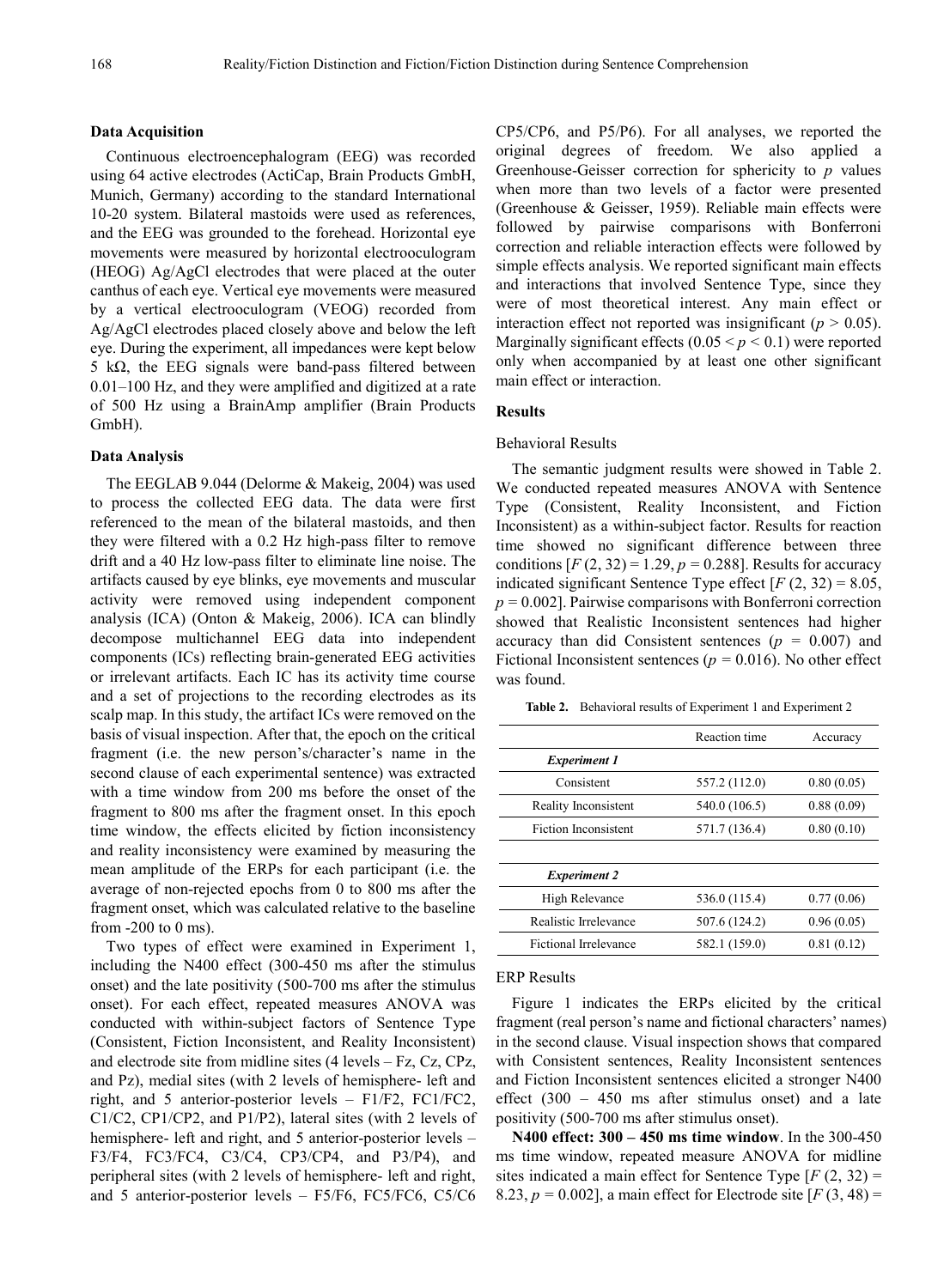6.39,  $p = 0.003$ ], and a significant Sentence Type  $\times$ Electrode site interaction [*F* (6, 96) = 4.18,  $p = 0.008$ ]. Simple effect analyses revealed that Sentence Type effect was significant on Cz [*F* (2, 32) = 5.52, *p =* 0.009], CPz [*F* (2, 32) = 6.47, *p =* 0.004], and Pz [*F* (2, 32) = 7.13, *p =* 0.003]. Pairwise comparisons with Bonferroni correction indicated that on Cz, Realistic Irrelevance sentences (*p =* 0.046) and Fictional Irrelevance sentences (*p =* 0.008) elicited larger effects than did High Relevance sentences. On CPz, Realistic Irrelevance sentences ( $p = 0.033$ ) and Fictional Irrelevance sentences (*p =* 0.015) elicited larger effects as compared with High Relevance sentences. On Pz, Realistic Irrelevance sentences (*p =* 0.020) and Fictional Irrelevance sentences (*p =* 0.003) elicited larger effects than did High Relevance sentences. No other effect was found.

Repeated measure ANOVA for medial sites indicated a main effect for Sentence Type [*F* (2, 32) = 9.28, *p =* 0.002], and a significant Sentence Type  $\times$  Electrode site interaction [*F* (8, 128) = 8.26, *p =* 0.001]. Simple effect analyses revealed that Sentence Type effect was significant on C1/C2 [*F* (2, 32) = 10.78, *p <* 0.001], CP1/CP2 [*F* (2, 32) = 10.98, *p <* 0.001], and P1/P2 [*F* (2, 32) = 7.57, *p =* 0.002]. Pairwise comparisons with Bonferroni correction indicated that on C1/C2, Realistic Irrelevance sentences (*p =* 0.010) and Fictional Irrelevance sentences [*p =* 0.004] elicited larger effects than did High Relevance sentences. On CP1/CP2, Realistic Irrelevance sentences (*p =* 0.019) and Fictional Irrelevance sentences  $(p = 0.003)$  elicited larger effects as compared with High Relevance sentences. On P1/P2, Realistic Irrelevance sentences (*p =* 0.035) and Fictional Irrelevance sentences ( $p = 0.010$ ) elicited larger effects than did High Relevance sentences. No other effect was found.

Repeated measure ANOVA for lateral sites indicated a main effect for Sentence Type [*F* (2, 32) = 7.08, *p =* 0.007], and a significant Sentence Type × Electrode site interaction  $[F (8, 128) = 4.86, p = 0.008]$ . Simple effect analyses revealed that Sentence Type effect was significant on C3/C4 [*F* (2, 32) = 8.16, *p =* 0.001], CP3/CP4 [*F* (2, 32) = 7.13, *p =* 0.003], and P3/P4 [*F* (2, 32) = 5.03, *p =* 0.013]. Pairwise comparisons with Bonferroni correction indicated that on C3/C4, Realistic Irrelevance sentences (*p =* 0.017) and Fictional Irrelevance sentences (*p =* 0.001) elicited larger

effects than did High Relevance sentences. On CP3/CP4, Realistic Irrelevance sentences (*p =* 0.027) and Fictional Irrelevance sentences  $(p = 0.003)$  elicited larger effects as compared with High Relevance sentences. On P3/P4, Realistic Irrelevance sentences elicited a marginally larger effect than did High Relevance sentences (*p =* 0.069), and Fictional Irrelevance sentences (*p =* 0.002) elicited larger effects than did High Relevance sentences. No other effect was found.

Finally, repeated ANOVA for peripheral sites did not show any significant effect for Sentence Type.

**Late positivity: 500 – 700 ms time window**. In the 500-700 ms time window, repeated measure ANOVA for midline sites indicated a marginal effect for Sentence Type [*F* (2, 32) = 2.75, *p =* 0.099], a main effect for Electrode site  $[F(3, 48) = 14.7, p < 0.001]$ , and a significant Sentence Type  $\times$  Electrode site interaction [*F* (3, 48) = 5.17, *p* = 0.004]. Simple effect analyses revealed that Sentence Type effect was marginally significant on Cz  $[F (2, 32) = 3.00, p =$ 0.064], and significant on CPz [*F* (2, 32) = 4.16, *p =* 0.025] and Pz  $[F (2, 32) = 3.79, p = 0.033]$ . Pairwise comparisons with Bonferroni correction indicated that on Cz, Realistic Irrelevance sentences elicited a marginally larger effect than did High Relevance sentences (*p =* 0.063). On CPz, Realistic Irrelevance sentences elicited a larger effect as compared with High Relevance sentences (*p =* 0.007). On Pz, Realistic Irrelevance sentences elicited a larger effect than did High Relevance sentences ( $p = 0.006$ ). No other effect was found.

Repeated measure ANOVA for medial sites indicated a significant Sentence Type × Electrode site interaction [*F* (8,  $128$ ) = 6.12,  $p = 0.001$ . Simple effect analyses revealed that Sentence Type effect was significant on CP1/CP2 [*F* (2, 32) = 4.05, *p =* 0.027] and P1/P2 [*F* (2, 32) = 3.83, *p =* 0.032]. Pairwise comparisons with Bonferroni correction indicated that on CP1/CP2, Realistic Irrelevance sentences elicited a larger effect as compared with High Relevance sentences (*p =* 0.006). On P1/P2, Realistic Irrelevance sentences elicited a larger effect than did High Relevance sentences ( $p = 0.008$ ). No other effect was found.

ANOVA lateral sites and peripheral sites revealed no significant effect for Sentence Type.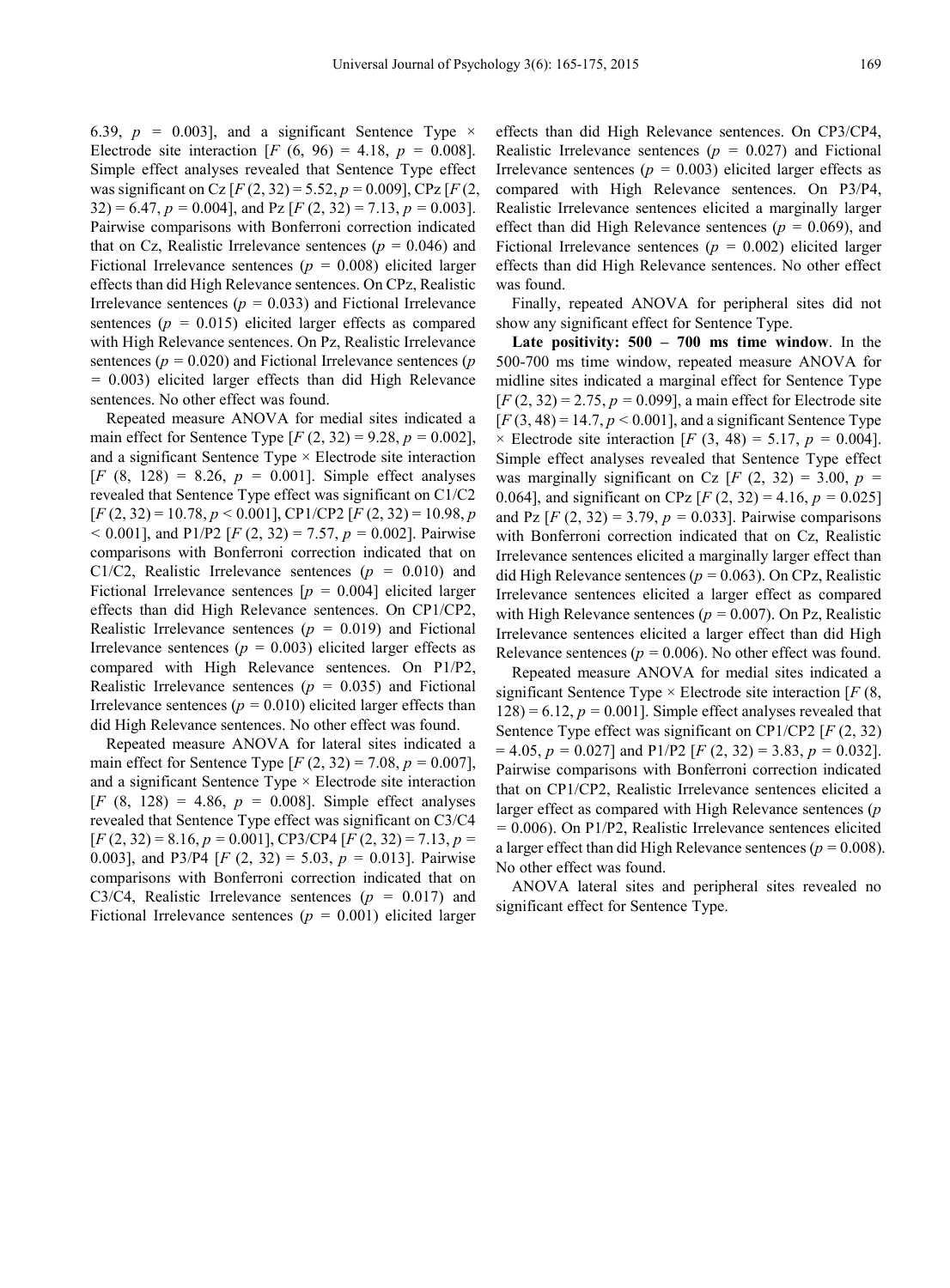

**Figure 1**. Grand-average ERP results of Experiment 1. The waves in electrodes represent the mean signal evoked by the Consistent sentences (black solid lines), Reality Inconsistent sentences (dashed lines), and Fiction Inconsistent sentences (grey solid lines). Significant effects were marked with light gray color.

#### **Discussion**

The behavioral result indicated higher accuracy in the Realistic Inconsistent sentences than in Fiction Inconsistent sentences and Consistent sentences. This suggests that reality/fiction mismatch is easier to detect relative to fiction/fiction mismatch. The ERP results showed that Fiction Inconsistent sentences elicited a significant N400 effect as compared with Consistent sentences. The Reality Inconsistent sentences also elicited a N400 effect (to a lesser extent) relative to Consistent sentences. Furthermore, in the late time window, the Reality Inconsistent sentences showed a positivity as compared with Consistent sentences.

The different behavioral and ERP results in the Reality Inconsistent sentences and Fiction Inconsistent sentences suggest that reality/fiction distinction and fiction/fiction distinction have different cognitive mechanisms. Fiction/fiction distinction mainly rely on the semantic knowledge about different fictional worlds, and thus it is harder to process Fiction Inconsistent sentences than to process Realistic Inconsistent sentences, and fiction/fiction mismatch only elicited a reliable N400 effect. This N400 effect may reflect difficulty in integrating the new characters with preexisting context. Distinguishing reality from fiction, however, is easier than distinguishing fiction from fiction, and reality/fiction mismatch elicited both an N400 effect and a reliable late positivity. The ERP effects suggest that reality/fiction mismatch not only causes difficulty in semantic integration, but also causes processing difficulty at a later stage or a more global level. These results imply that reality/fiction distinction may not only rely on the semantic knowledge of the real world and fictional worlds.

## **3. Experiment 2**

Although Experiment 1 showed that reality/fiction mismatch elicited significant ERP effects, it is still unclear whether reality/fiction distinction merely reflects the distinction between different levels of personal relevance. The aim of Experiment 2 is to examine the reality/fiction distinction after controlling the personal relevance.

#### **Participants**

All participants in Experiment 1 also took part in Experiment 2.

#### **Materials and Procedure**

The stimuli of Experiment included 90 sets of three sentences. Each sentence in each set contained two clauses. In the first clause, the subject was always a second person pronoun (i.e. *you*). The clause described a common daily-life event (e.g., *you are reading a book in the library*….), and it was identical in three sentences within each set. The second clause introduced a new character, which could be realistic or unrealistic. The three sentences in each set were divided into three conditions based on the information of the new character in the second clause: (1) High Relevance condition, in which the new character was a real person, and the person has high relevance to the comprehender (e.g., the real person strongly relates to the comprehender's life) (e.g., *You are reading a book in the library, suddenly [a person with high relevance] calls your name*); (2) Realistic Irrelevance condition, in which the new character was a real person, but the person has low personal relevance to the comprehender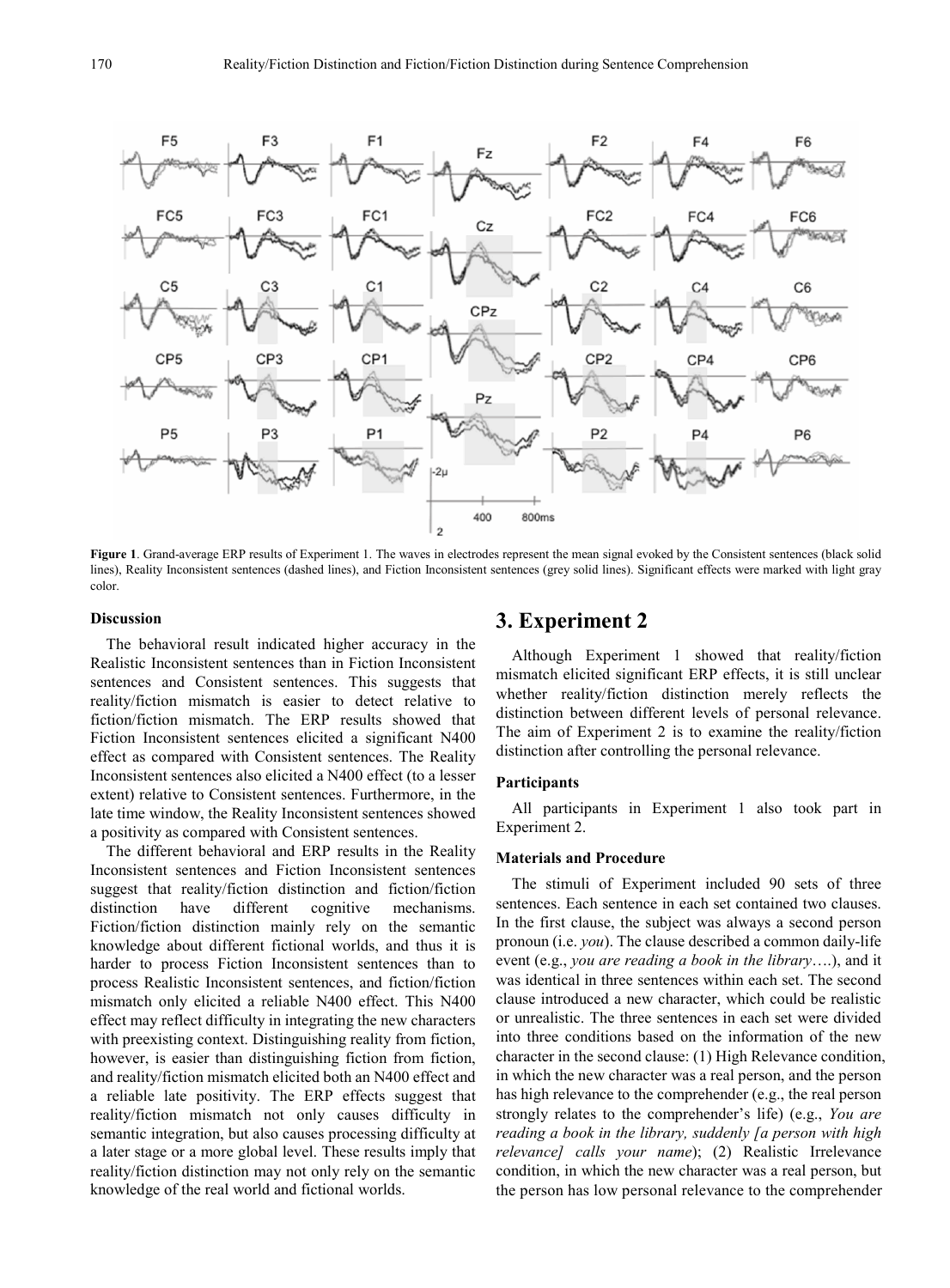(e.g., *You are reading a book in the library, suddenly Queen Elizabeth II calls your name*); and (3) Fictional Irrelevance condition, in which the new character was a fictional character, and it has low personal relevance to the comprehender (e.g., *You are reading a book in the library, suddenly Snow White calls your name*).

Fifteen participants who did not participate in Experiment 2 were instructed to finish a material generating experiment. The aims of the experiment were to ensure that the first clause of each sentence in each set always described a familiar daily activity. To achieve this goal, each participant was asked to write down 60 daily activities they often do, such as *reading books in the library*, *walking in a park*, or *having lunch with friends*. We selected 45 most common activities reported by all participants. The 45 events were used twice to generate the first clauses of the sentences in the 90 sets of stimuli.

To ensure the second clauses in three conditions introduced new characters with different personal relevance to participants in the ERP experiment, participant who took part in the ERP experiment was asked to provide words about 60 people highly related to his/her life before the experiment. The words could be the names of friends (e.g., *John*), family members (e.g., *mother, father*, sister, brother, etc), or other familiar people (e.g., *professor Wang*). After that, each participant finished a relevance rating task. In this task, each participant rated how frequently the 60 familiar people, 60 famous people, and 60 fictional characters personally interact with him/her in daily-life using a 7-point scale (1= *never*, 7= *very frequently*). Personal interactions may include living together, doing activities together or having conversations. Participants were also asked to rate the familiarity and reality of the familiar people, famous people, and fictional characters using the same procedure with that in Experiment 1.

Results of one-way ANOVA showed that the words about familiar people, famous people, and fictional characters were significantly different in relevance  $[F(2, 177) = 2417.36, p <$ 0.001]. Pairwise comparisons with Bonferroni correction showed that the familiar people's names had higher relevance scores than did the names in other two conditions (both *p*s < 0.001). In addition, ANOVA results for reality showed significant differences between three conditions [*F*   $(2, 267) = 826.00, p < 0.001$ . Pairwise comparisons showed that the Fiction Irrelevance condition had lower reality relative to other two conditions (both *p*s < 0.001). The three conditions were not different in the familiarity  $[F(2, 177) =$ 2.02,  $p = 0.136$ ] and word length  $[F < 1]$  (Table 1).

Based on the rating result, 30 words about people who have strong relevance to each participant's life were selected. These 30 words would be used in the second clauses of the sentences in the High Relevance condition after different versions of material were generated. In addition, 45 famous people's names and 45 fictional characters' names with low relevance were selected based on the rating result. These 90 names were used twice in the second clauses of the sentences in the Realistic Irrelevance condition and the Fictional

Irrelevance condition of the 90 sets of stimuli.

The 270 experimental sentences were divided into three versions, each of which included 30 sentences for each condition. Each participant only processed one version during the ERP experiment. The three sentences from each set were in three different versions, and thus each participant never read two sentences from the same set. For each participant, the second clauses of the 30 High Relevance sentences contained the 30 words about familiar people. Another group of 90 sentences were added as filler materials in each version to balance the number of the correct sentences and the number of anomalous sentences. In the filler sentences, 60 were correct, and the rest 30 sentences contained semantic anomaly in which the final word was incompatible with the sentence meaning. The ordering of the experimental sentences and filler sentences was pseudorandomized.

The task procedure was same with that in Experiment 1.

#### **Data Acquisition and Analysis**

The data collection and analysis were same with that in Experiment 1.

#### **Results**

#### **Behavioral Results**

The semantic judgment results were showed in Table 2. We conducted repeated measures ANOVA with Sentence Type (High Relevance, Realistic Irrelevance, and Fictional Irrelevance) as a within-subject factor. Results for reaction time showed significant difference between three conditions  $[F (2, 32) = 5.10, p = 0.013]$ . Pairwise comparisons with Bonferroni correction showed that Realistic Irrelevance sentences had shorter reaction time than did Fictional Irrelevance sentences ( $p = 0.024$ ). Results for accuracy indicated significant Sentence Type effect  $[F(2, 32) = 28.53]$ , *p <* .001]. Pairwise comparisons with Bonferroni correction showed that Realistic Irrelevance sentences had higher accuracy than did High Relevance sentences (*p <* 0.001) and Fictional Irrelevance sentences ( $p < 0.001$ ). No other effect was found.

#### **ERP Results**

The ERPs elicited by the critical word in the second clause were shown in Figure 2. Visual inspection indicates that as compared with High Relevance sentences, Realistic Irrelevance sentences and Fictional Irrelevance sentences elicited slightly larger negativities (350 – 450 ms after stimulus onset) and a larger late positivity (500-700 ms after stimulus onset).

**N400 effect: 350 – 450 ms time window**. In the 350-450 ms time window, repeated measures ANOVA for midline sites, medial sites, lateral sites, and peripheral sites indicated no significant main effect or interaction effect related to Sentence Type (all  $ps > 0.1$ ).

**Late positivity effect: 550-700 ms time window**. In the 500-700 time window, repeated measure ANOVA for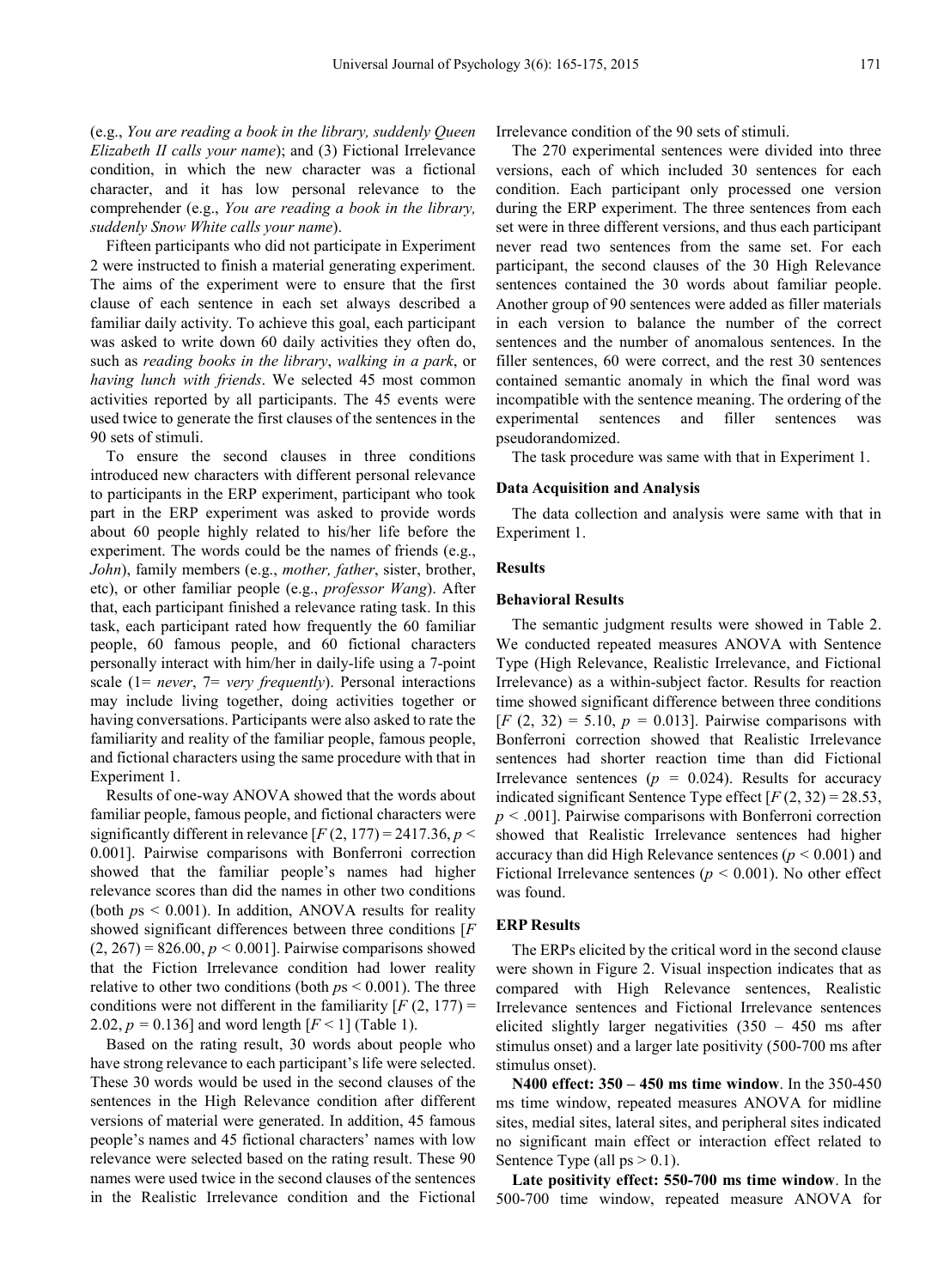midline sites showed a significant main effect for Sentence Type  $[F (2, 32) = 4.14, p = 0.029]$ , a significant effect for Electrode site  $[F(3, 48) = 15.01, p < 0.001]$ , and a significant Sentence Type  $\times$  Electrode site interaction [ $F$  (6, 96) = 10.22, *p <* 0.001]. Simple effect analyses revealed that Sentence Type effect was significant on CPz  $[F (2, 32) = 9.09, p =$ 0.001] and Pz [*F* (2, 32) = 9.47, *p =* 0.001]. Pairwise comparisons with Bonferroni correction indicated that on CPz, Realistic Irrelevance sentences (*p =* 0.028) and Fictional Irrelevance sentences (*p =* 0.005) elicited larger effects as compared with High Relevance sentences. Similarly, on Pz, Realistic Irrelevance sentences (*p =* 0.003) and Fictional Irrelevance sentences (*p =* 0.002) elicited larger effects than did High Relevance sentences. No other effect was found.

Repeated measures ANOVA for medial sites showed a marginal effect for Sentence Type  $[F (2, 32) = 2.96, p =$ 0.073], a significant effect for Electrode site  $[F(4, 64) =$ 15.50,  $p \le 0.001$ ], and a significant Sentence Type  $\times$ Electrode site interaction  $[F (8, 128) = 15.43, p < 0.001]$ . Simple effect analyses revealed that Sentence Type effect was significant on C1/C2 sites [*F* (2, 32) = 4.38, *p =* 0.021], CP1/CP2 sites [*F* (2, 32) = 9.44, *p =* 0.001], and P1/P2 sites  $[F (2, 32) = 9.40, p = 0.001]$ . Pairwise comparisons with Bonferroni correction indicated that on C1/C2 sites, Fictional Irrelevance sentences elicited a marginally larger effect as compared with High Relevance sentences (*p =* 0.051). On CP1/CP2 sites, Realistic Irrelevance sentences (*p =* 0.081) elicited a marginally larger effect than did High Relevance sentences, and Fictional Irrelevance sentences elicited larger effect as compared with High Relevance sentences (*p =* 0.002). On P1/P2 sites, Realistic Irrelevance sentences (*p =* 0.003) and Fictional Irrelevance sentences (*p =* 0.003) elicited larger effects than did High Relevance sentences. No other effect was found.

Repeated measure ANOVA for lateral sites showed a significant Sentence Type × Electrode site interaction [*F* (8,  $128$ ) = 10.53,  $p < 0.001$ ] and no other significant effect related to Sentence Type was found. Simple effect analysis revealed that Sentence Type effect was significant on CP3/CP4 sites [*F* (2, 32) = 5.10, *p =* 0.012] and P3/P4 sites  $[F (2, 32) = 6.76, p = 0.004]$ . Pairwise comparisons with Bonferroni correction indicated that on CP3/CP4 sites, Fictional Irrelevance sentences elicited a larger effect as compared with High Relevance sentences (*p =* 0.034) On P3/P4 sites, Realistic Irrelevance sentences (*p =* 0.036) and Fictional Irrelevance sentences (*p =* 0.004) elicited larger effects than did High Relevance sentences. No other effect was found.

Repeated measure ANOVA for peripheral sites showed a significant Sentence Type × Electrode site interaction [*F* (8,  $128$ ) = 4.94,  $p = 0.005$ ] and no other significant effect related to Sentence Type was found. Simple effect analyses revealed that Sentence Type effect was significant on P5/P6 sites [*F* (2, 32) = 3.67, *p =* 0.037]. Pairwise comparisons with Bonferroni correction indicated that Realistic Irrelevance sentences (*p =* 0.087) and Fictional Irrelevance sentences (*p =* 0.069) elicited marginally larger effects than did High Relevance sentences. No other effect was found.



**Figure 2**. Grand-average ERP results of Experiment 2. The waves in electrodes represent the mean signal evoked by the High Relevance sentences (black solid lines), Realistic Irrelevance sentences (dashed lines), and Fictional Irrelevance sentences (grey solid lines). Significant effects were marked with light gray color.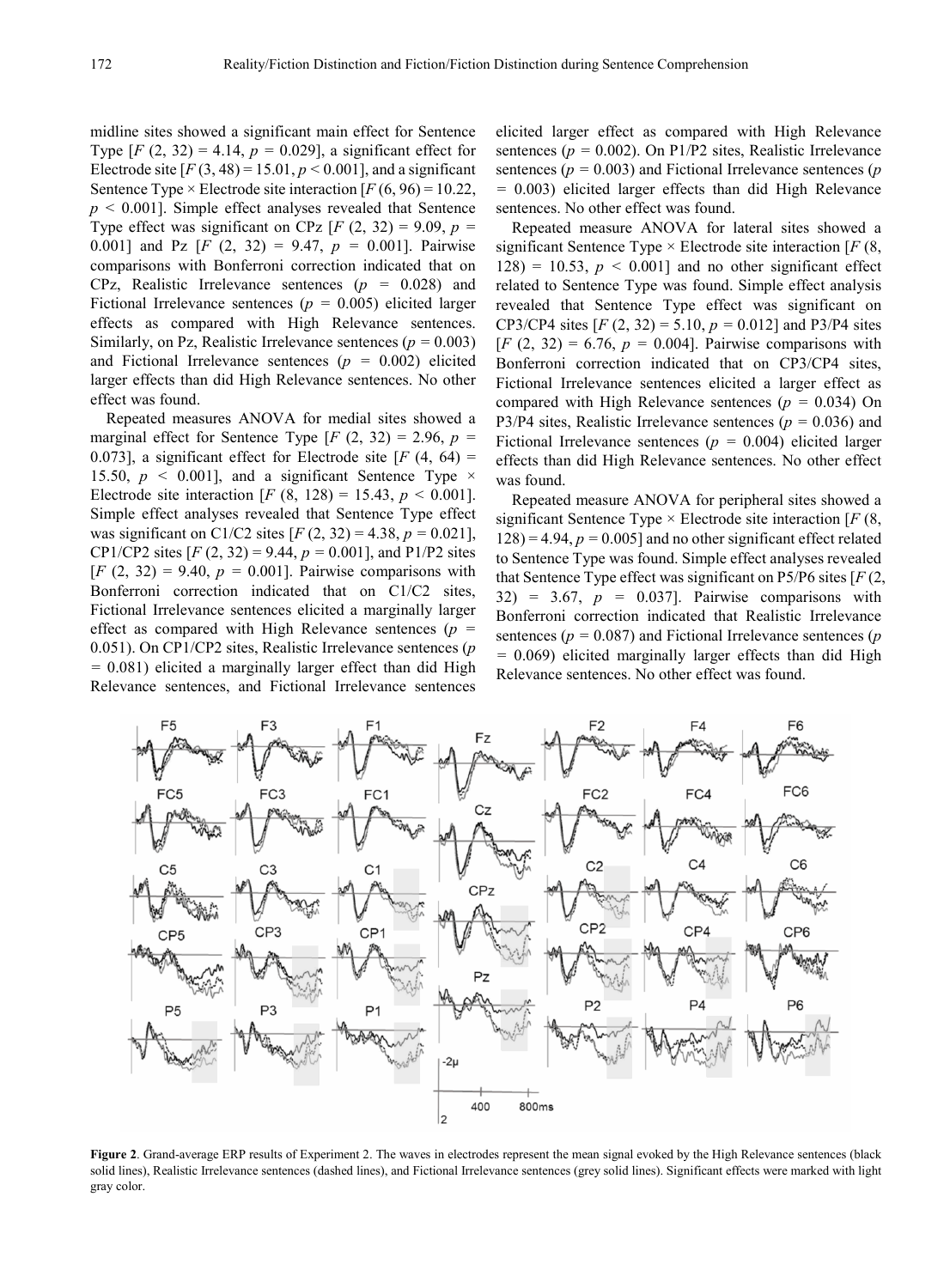#### **Discussion**

The aim of Experiment 2 is to examine the reality/fiction mismatch effect after controlling personal relevance. The prediction is that if reality/fiction distinction is high/low personal relevance distinction, then no extra effect would be elicited by reality/fiction mismatch when the relevance information is controlled.

However, the behavioral results showed that participants had longer reaction time and lower accuracy in the Fiction Irrelevance condition as compared with Realistic Irrelevance condition. This suggests that reality/fiction mismatch became more difficult to be processed as compared with the low relevance condition (i.e. Realistic Irrelevance condition) when participants comprehended events involving themselves. The ERP result indicated that both Irrelevance conditions elicited late positivity as compared with the High Relevance condition, but no significant N400 was found. Furthermore, the late positivity elicited by Realistic Irrelevance sentences was located in the posterior sites, whereas the late positivity induced by Fictional Irrelevance sentences was more extended (i.e. C1/C2 and CP3/CP4). These results first suggest that reality/fiction distinction is different from the distinction between high and low personal relevance. Second, they suggest that personal relevance and reality/fiction distinction influence sentence comprehension as a late stage.

## **4. General Discussion**

Although distinguishing the real world from fictional worlds is a fundamental ability of human beings, the related cognitive mechanism is far from clear. Previous research has investigated the influence of fictional context on the local semantic integration, but it is still unknown how people process the knowledge of reality and fiction, and what factors may influence this processing. The current study used ERPs to address these issues. Experiment 1 investigated reality/fiction distinction and fiction/fiction distinction. Participants read information about a fictional world, and then a real famous person or an imaginative character does not belong to the fictional world was introduced. Results showed that reality/fiction mismatch was easier to be identified as compared with fiction/fiction mismatch. Furthermore, reality/fiction mismatch elicited a N400 effect and a late positivity relative to normal sentences, whereas fiction/fiction mismatch merely elicited an N400 effect. Experiment 2 examined reality/fiction distinction and the distinction between high and low personal relevance. Each participant read information describing a familiar daily activity, and then a real person or a fictional character with low relevance to the participant was introduced into the activity. Results showed that Fictional Irrelevance condition was harder to be processed as compared with Realistic Irrelevance condition. Moreover, Fictional Irrelevance condition elicited a more extended late positivity relative to Realistic Irrelevance condition. Overall, these results suggest

that reality/fiction distinction is different from fiction/fiction distinction and the distinction between high and low personal relevance. We will discuss this in more details.

### **Reality/Fiction Distinction and Fiction/Fiction Distinction**

Reality/fiction distinction has been studied in the cognitive development field for a long time (e.g., Morison & Gardner, 1978; Samuels & Taylor, 1994; Sharon & Woolley, 2004; for a review, see Woolley, 1997). According to Broad (1953), reality/fiction distinction reflects certain basic principles that are commonly accepted as self-evident or established by empirical evidence. Samuels and Taylor (1994) found that children develop this ability quite early in life, and Woolley (1997) suggested that children are not fundamentally different from adults in the ability of distinguishing fiction from reality. Fiction/fiction distinction, on the other hand, has been rarely studied so far (Skolnick & Bloom, 2006). When people read a novel story or watch a fiction movie, their natural default is to create a unique world for the characters and the world is separate from both the real world and other fictional worlds. One important thing is that creating a fictional world is totally based on the available information about the fictional characters, places, or objects in that world, and the information constitutes the knowledge about the fictional world which is stored in the semantic memory. Thus, reality/fiction distinction involves the use of certain basic principles supported by empirical evidence, whereas fiction/fiction distinction requires the retrieval of semantic knowledge about different fictional worlds. An important difference between the two processes is that reality/fiction distinction can be developed very early in life, and become stable across the life span (Woolley, 1997). The development of fiction/fiction distinction, however, relies on the gain of knowledge about fictional worlds, and can be modified by new information about the fictional worlds (e.g., in movie *Shrek*, characters from different fictional worlds interact with each other, and this could make the boundaries between fictional worlds flexible).

The behavioral and ERP results in Experiment 1 confirm the difference between reality/fiction distinction and fiction/fiction distinction. Sentences containing reality/fiction mismatch were easy to judge, and they elicited both a N400 effect and a late positivity. This suggests that during sentence comprehension, participants may use some basic principles about the real world to help them decide the semantic plausibility. The use of basic principles influences situation model update. It is possible that during integrating the new character information with preexisting context, a matching between the new character's world and the fictional world described in the first clause is required. If the character is a real person, then the information of the person's world (i.e. the real world) is retrieved, including the basic principles about the real world. These basic principles make the integration between the real person and the fictional world impossible, and may cause a difficulty in constructing the situation model at a global level or structural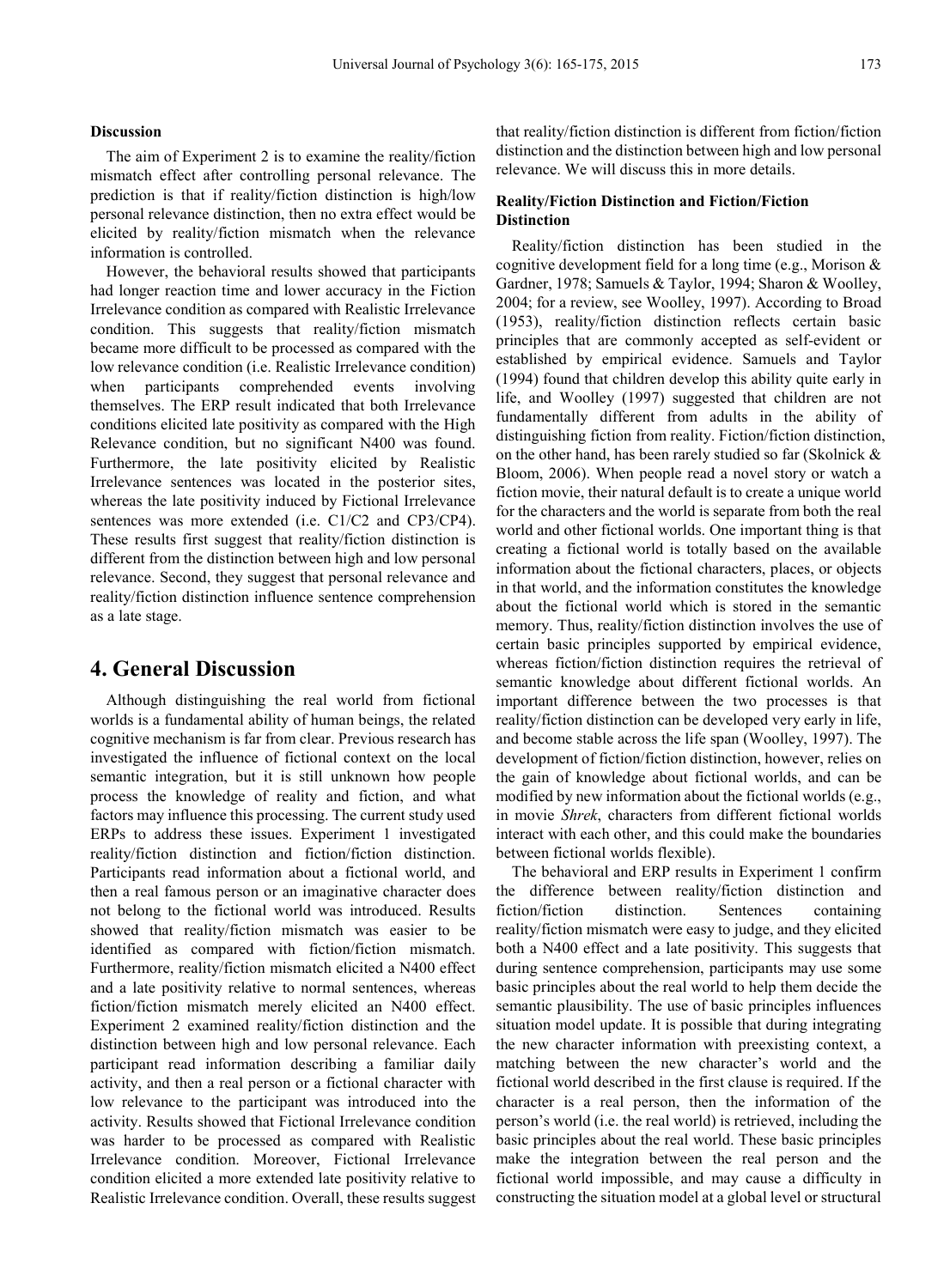level. The basic assumption here is that our representation of the real world and the representation of fictional worlds are different structurally, and thus reality/fiction mismatch elicits a late positivity. However, this needs to be investigated by future research.

In experiment 1, sentences containing fiction/fiction mismatch were harder to judge as compared with sentences containing reality/fiction mismatch, and they elicited only a N400 effect. This suggests that fiction/fiction mismatch causes a difficulty in semantic integration, probably because fiction/fiction distinction mainly relies on the semantic knowledge about fictional worlds. Furthermore, since these worlds are all imaginative, anything can happen and no basic principles can be used to distinguish one from another. Thus, for the comprehender, the only way to achieve fiction/fiction distinction may be to retrieve what he/she has read in novels or has watched in movies.

To summarize, reality/fiction distinction may be principle-based and is a fundamental ability of human beings, whereas fiction/fiction distinction is mainly based on the semantic knowledge about fictional worlds.

## **Reality/Fiction Distinction and High/Low Personal Relevance**

Previous studies have found that reality/fiction distinction and the distinction between high and low personal relevance elicited similar brain activity during language processing. The two types of processes closely relate to each other, because comprehender might have personal interaction with famous people. For example, the comprehender may meet famous people in public, have a chance to talk with them, or take pictures with them. It is possible that the comprehender has episodic memory about famous people and relates these famous people with his/her personal life. However, this is impossible for fictional characters. A comprehender may get to know famous fictional characters only from novels or movies, and there is no way for the comprehender to interact with these fictional characters. Thus, famous people may have higher personal relevance to the comprehender than do fictional characters. Abraham et al. (2008) showed that phrases about famous people elicited stronger activation in the amPFC, precuneus/PCC which are related to episodic memory retrieval and self-referential processing. Abraham and Yves von Cramon (2009) found that entities with higher personal relevance elicited stronger activation in the amPFC and PCC as compared with entities with low personal relevance. These two studies suggest that reality/fiction distinction and high/low personal distinction may share a common neural mechanism.

Nevertheless, the current study indicates that the two types of processes induce different response at behavioral and neural levels. Sentences containing reality/fiction mismatch are more difficult to be judged as "implausible" (e.g., lower accuracy, longer reaction time, and a wider late positivity) relative to low relevance sentences. This is a bit confusing if reality/fiction distinction is a fundamental cognitive ability. One possibility is that the fictional characters in the Fiction

Irrelevance sentences could be interpreted as real people which might have some degree of relevance to participants. For instance, in the sentence "*You are watching performance at a concert, suddenly Snow White bows to the audience*", *Snow White* could refer to an actress who was in the costume of Snow White. In the sentence "*You are walking on the street, suddenly Decepticons drive a vendor to another street*", *Decepticons* here could metaphorically refer to rude urban management officers. Thus, although these fictional characters have very low personal relevance to participants, they could refer to real people in daily life. This may make the semantic judgment harder than that in the low relevance sentences.

It is important to note that in Experiment 2 both Realistic Irrelevance and Fiction Irrelevance sentences elicited only late positivity, and no reliable N400 effect was found. This suggests that the main influence of low relevance on sentence comprehension is not on the local semantic integration (i.e. relevance processing is not based on semantic knowledge), but on the processes at a global level. Additionally, in Experiment 1, participants comprehended sentences from a third person's perspective, i.e. acting as an observer out of the fictional evens. In Experiment 2, they processed sentences from a second person's perspective, which involved themselves in the described event. In this situation, participants became main characters of the events, and their episodic memory and personal experiences were retrieved during comprehension. The change of perspective and the use of episodic memory might influence the ERP effects. These issues are important and need to be addressed in future research.

# **5. Conclusions**

Taken together, the current finding shows that reality/fiction distinction is different from fiction/fiction distinction and high/low personal relevance distinction at behavioral and neural levels. Distinguish reality from fiction is a fundamental ability and may rely on certain basic principles about the real world, whereas distinguishing different fictional worlds is based on semantic knowledge. Reality/fiction mismatch and entities with low relevance can cause processing difficulty at a global level during sentence comprehension, suggesting the importance of the two types of information in building the mental representation of the described situation. Fiction/fiction mismatch, on the other hand, mainly causes difficulty in semantic integration. Future research is needed to clarify what basic principles are critical for reality/fiction distinction, and how these principles constrain the situation model construction and update. Additionally, factors (e.g., perspectives) that may influence reality/fiction during comprehension need to be investigated.